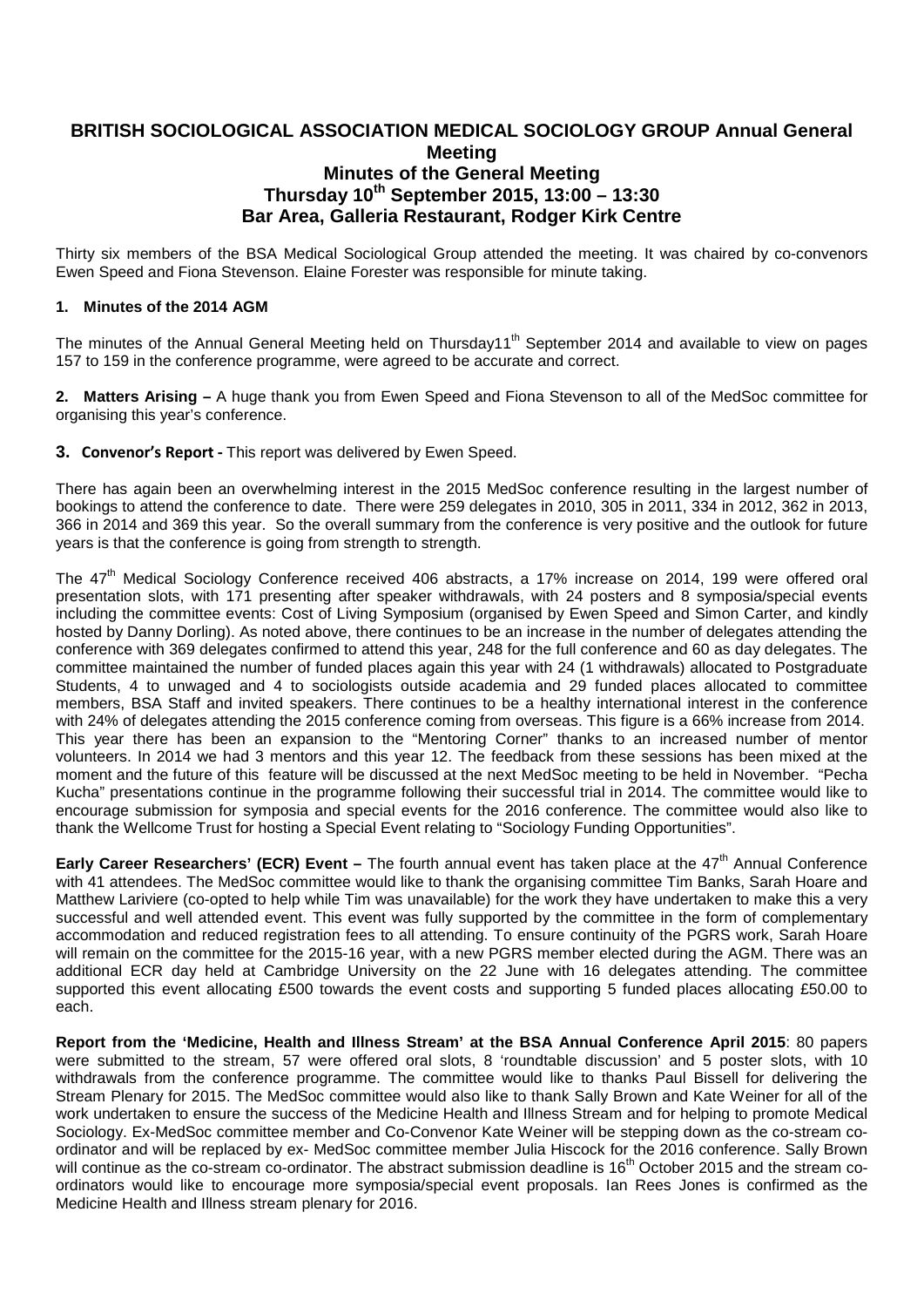**Regional / Special Interest Groups –** There continues to be very buoyant actives from most of the Regional Groups, the current active regional groups are East Midlands, North West, North East, South West, Wales, West Midlands, London, Scottish, South Coats and Yorkshire. All regional groups are self-sustaining and can draw on a fund of money which will remain at £400/year per group to help support their activities. The Special Interest Groups of the Sociology of Mental Health and the Applied Qualitative Health Research had previously received £400 of funding, the committee increased this funding in 2014 to £800 and this will continue for the Jan – Dec 2016 financial year. Two new Special Interest Groups have been set up this year "Deconstructing Donation" and Environment and Health". New proposals are welcome from regions who currently do not have a study group. Please contact any to the MedSoc committee for more information.

# **4. Financial Report –** Ewen Speed presented the financial report

At the end of the financial year (31<sup>st</sup> December 2014) the BSA audited accounts show a credit balance on the MedSoc account of £129.072 compared with £157,411 in 2014. Again the funds were utilised in the year so that reserves decreased in line with planned expenditure. The conference fees increased by £15 for a full conference registration, but continue to be below the 2009 prices of £285.00. Based on current forecast figures for this year's conference at the University of York it is anticipated a planned deficit of just over £23,000 will be generated (based on 359 delegates), compared to a £10,000 deficit from last year's conference. This deficit has been planned to spend down the surplus fund and has been undertaken by the following measures: 1) maintaining reduced fees for BSA members, 2) funding 32 free places for the conference, 3) supporting the early career researcher event 4) funding the Cost of Living blog and MSo, 5) supporting the regional and special interest groups. Based upon the forecasted deficit for the 2015 conference, the closing balance for 2015 should be about £94,149. Demand to attend the conference remains extremely high having reached full capacity seven weeks earlier than the registration closing date. Communication continues to be focused upon with the further development of the Cost of Living Blog.

Reduced spending (in terms of activities) is planned for the 2015-16 year to maintain the reserves at their current planned level of £94,000. All the planned spend down measures are fully reversible and if not financially sustainable can easily be removed from the group's yearly activities.

The financial slides will be available on line for all to view through the Medical Sociology Group part of the BSA website. A view will be taken regarding the 2016 registration fees towards the end of 2015 and registration will open spring 2016 for next year's conference.

### **5. MedSoc Committee Nominations**

There is 1 Postgraduate Researcher (PGRS) member vacancy

3 nominations were received

Votes were collected at the AGM and after a count of votes Jenni Remnant from Newcastle University was elected as the PGRS representative.

### **6. Foundation for the Sociology of Health and Illness – Trustee's Report delivered by Jonathan Gabe**

Post Graduate International Conference Travel Grants received twenty six applications and ten were awarded.

The Mildred Baxter Post-Doctoral Fellowship received eight applications with two awarded.

Symposia and Workshop Support Awards received five applications during the spring of 2015 but none were received for the pervious autumn of 2014. All five applications were supported.

Research Grant Development Awards received seven applications during the year with three applications being approved.

As well as supporting the continuing work of the editorial team in Cardiff, the Trustees intend to advertise and fund up to two Mildred Baxter Fellowships, twenty Postgraduate travel awards, eight symposium/workshops and four research grant development groups. All details can be found on the Foundations website.

# **7. Sociology of Health and Illness – Editor's Report delivered by Ian Rees Jones**

Original submissions to the journal have increased year on year with 593 submitted during the period 1<sup>st</sup> September 2014 – 31<sup>st</sup> August 2015. The acceptance rate for the past year has been just under 26% compared to 21% in the previous year. The Impact Factor for the journal dipped this year to 1.665. This is partly related to the growth in the number of papers published. The queue from acceptance to print publication currently stands at 8 months. The journal has an early view section on the web site. The journal are undertaking a wide range of publicity and marketing activities including virtual abstracts, social media, a redesigned web site and improved links to media outlets. Gareth Thomas and Rebecca Dimond came into post as new book editors in October 2014 and will be in position for at least three years. Ian thanked everyone who has undertaken reviewing for the journal and encouraged new reviewers to register.